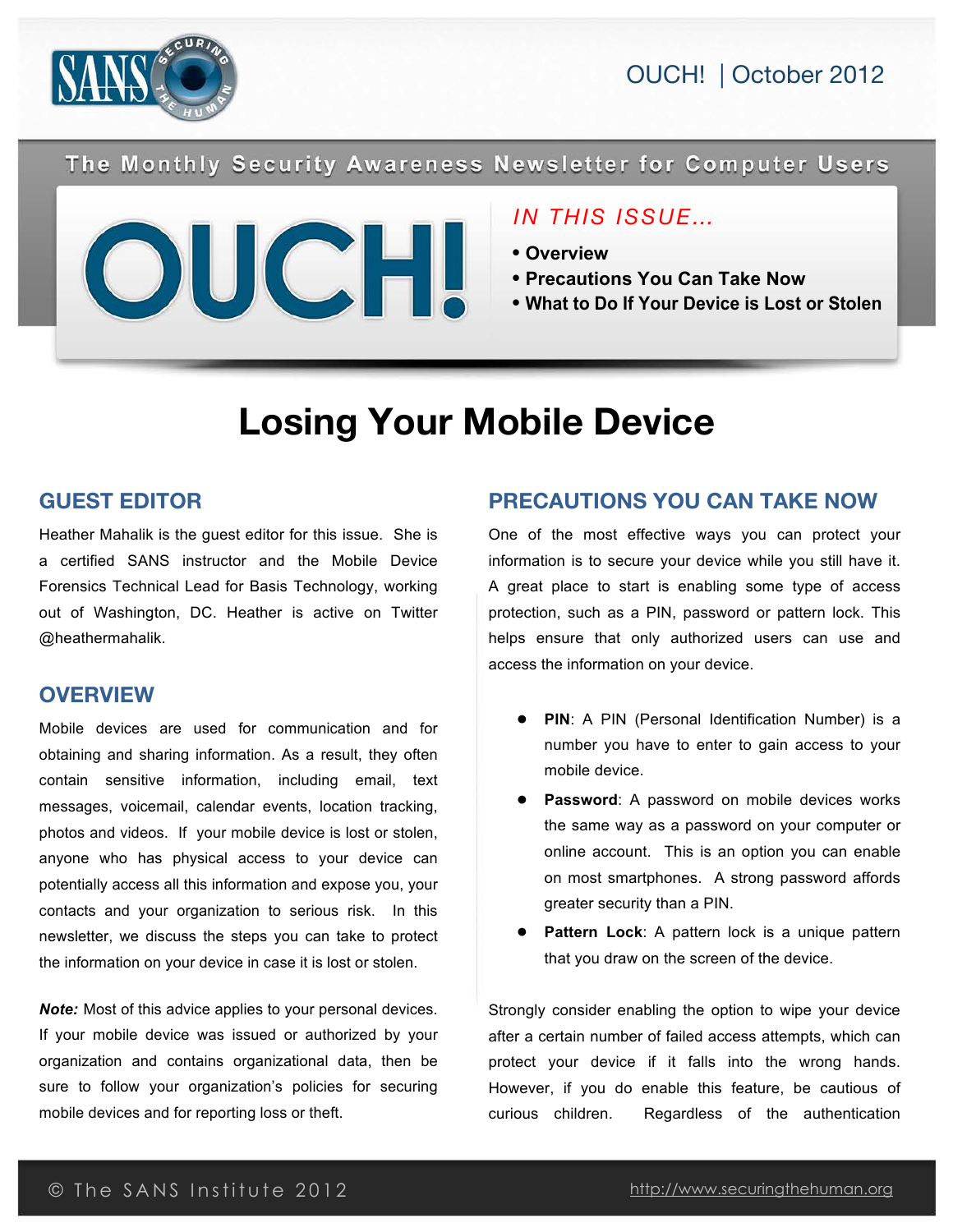### OUCH! | October 2012



## **Losing Your Mobile Device**

mechanism you use, make sure that you do not share your PIN, password or pattern lock with anyone else and that it is hard for people to guess.

- **Remote Tracking & Wiping: Most mobile devices** support software that can remotely locate and/or remotely erase your information from a missing device. You may have to install or configure special software while you still possess the device. iPhones and iPads come with this feature, called "Find My iPhone," and it is enabled using an Apple ID. BlackBerry devices must be tied to a BES server or similar application in order to remotely wipe your device. Android devices must have special software installed for remotely locating and wiping your device.
- **Encryption**: If someone has physical access to your mobile device, they can use advanced technologies and attempt to bypass your password or PIN and access the data stored on it. Encryption protects your data against these more advanced types of attacks. Some mobile devices come with encryption built in, while others require you to enable the functionality or install encryption software. iPhones and iPads provide built-in hardware encryption that is automatically enabled. Without your password, your data is protected. The Android has built-in encryption that can be activated in the Security menu.
- **Backups**: Backups help ensure you can recover your information quickly from a lost or stolen device. Backups should be performed regularly, and can be done using the following methods:
	- **○** Backup directly to your computer.



# *By taking some simple steps now, you can protect yourself if you lose any of your mobile devices.*

- **○** iCloud is provided as a free service to all iPhone, iPad and iPod users. The user can select to back up their contacts, email, calendar, pictures, music and other files to an iCloud account.
- **○** Google Cloud is a free backup service for Android devices. The features of the Google Cloud are similar to the iCloud.